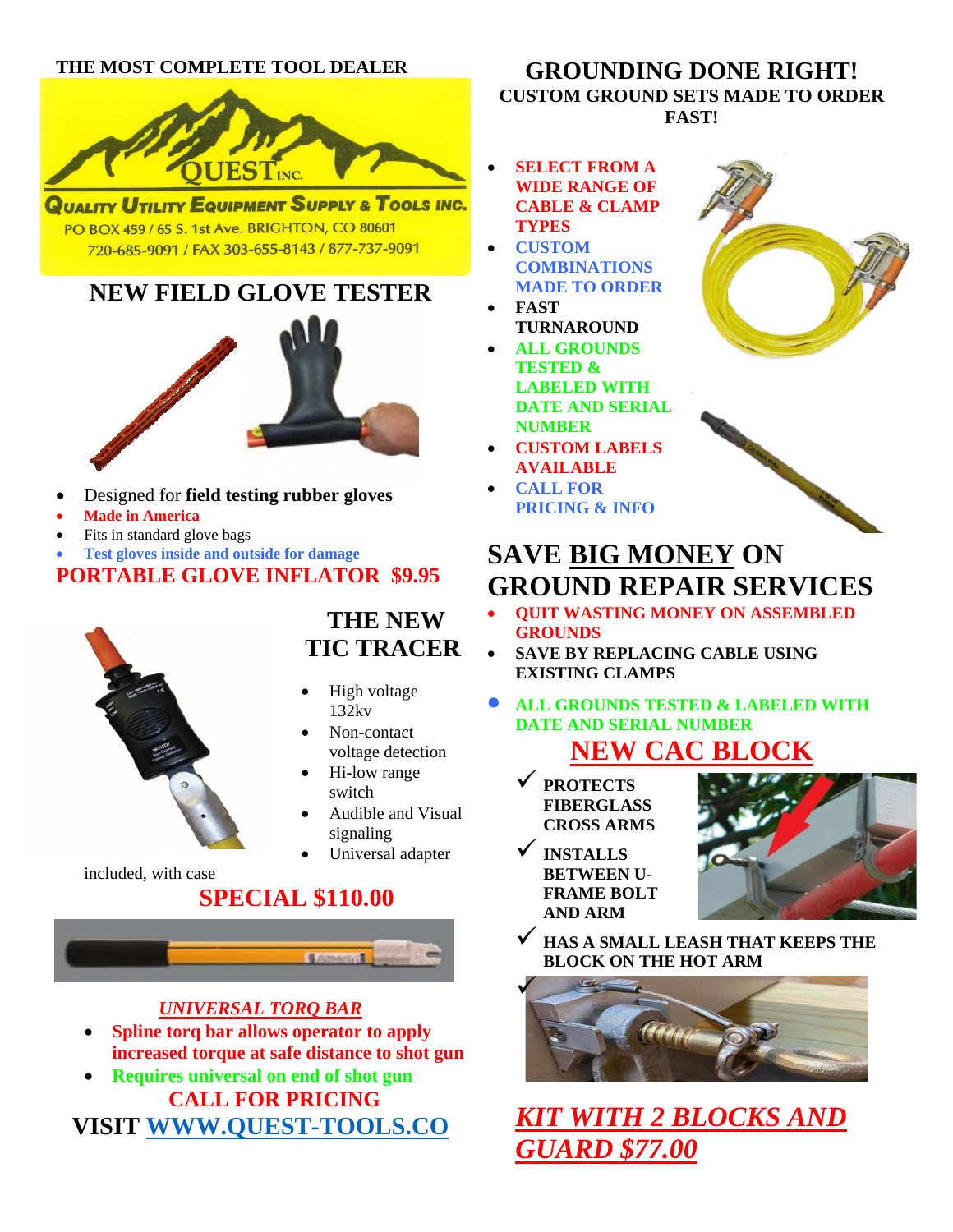

#### **The best small clamp on available! Greenlee CM-660**

- AC amp & AC/DC voltage
- Resistance to 2000 ohms
- Auto power off
- Includes 9 volt battery, case and test leads

**Lifetime limited warranty SPECIAL \$99.00**

## **ESTEX TOOL STORAGE**



- Largest selection
- Bags,aprons,storage & special application
- Canvas/Duck, Vinyl, Laminates available
- Rivet reinforcements
	- #1829DP / Mag 18"x19.5" with pocket & magnet

### **#1829DP/MAG \$169.00** RELIABLE CHAIN HOISTS **QUALITY THAT LASTS!**

- AVAILABLE IN 1500LB AND 3000LB CAPACITIES
- **Manufactured to meet or exceed ASME B30.21**
- Safety hooks rotate 360 degrees
- Thumb latch releases chain for fast connection to the load
- Safety measures prevent handle rotation or chain release under load
- 27" stroke, 18.75" handle & 56"travel
- REL  $1500H = 3/4$  ton
- REL  $3000H = 1-1/2$  ton
- Compare to Coffing

## **REL-1500H \$490.00 REL- 3000H \$ 675.00**

# **WE KNOW DIES!**



**HELP CROSSING DIE NUMBERS W, U, P / DIES STOCKED DIE ADAPTERS AVAILABLE DIE BOXES & TREES AVAILABLE** CALL US FOR YOUR DIE NEEDS



## **HUSKIE NOW SUPPORTS ALL MAJOR BATTERY PLATFORMS**

- **Existing 14.4**   $\bullet$ **HUSKIE BATTERYS.**
- **18 VOLT Lithium-Ion batteries**
- **MAKITA**
- **MILWUAKEE**
- **PANASONIC**
- **QUALITY TOOL FOR ANY BATTERY**

### **CALL FOR DEMO**

## **FAIRMONT NUT RUNNER NR-1 & NR-2**



- $NR-1=3/4,13/16,1",1-1/8"$
- NR-2=1", 1-1/8", 1-5/16"
- Includes adapter
- Accepts 6" bolt  $\bullet$
- Saves space & Money

**NR-1 \$170.00 NR-2 \$210.00**

# **PE-1 PULLING EYES**

- DUCTILE IRON  $\bullet$
- 6K SAFE LOAD RANGE
- 30K BREAKING **STRENGTH**
- LARGE OFF-SET EYE
- HIGH VISIBLE YELLOW PAINT
- WEIGHT 5-LBS



**PE-1 - PULLING EYE** 

- **SPECIAL \$49.00 BOA GRIP RIGGING SLING**
	- NO MORE SLIDING SLING
	- LINED WITH POLYMER **GRIPPERS**
	- GREAT ON SMOOTH POLES
	- UNIQUE DOUBLE D RING FOR CHOKER HOLDING POWER

**GET A DEMO TODAY!!! BGT1900-12-54 SPECIAL \$199.95**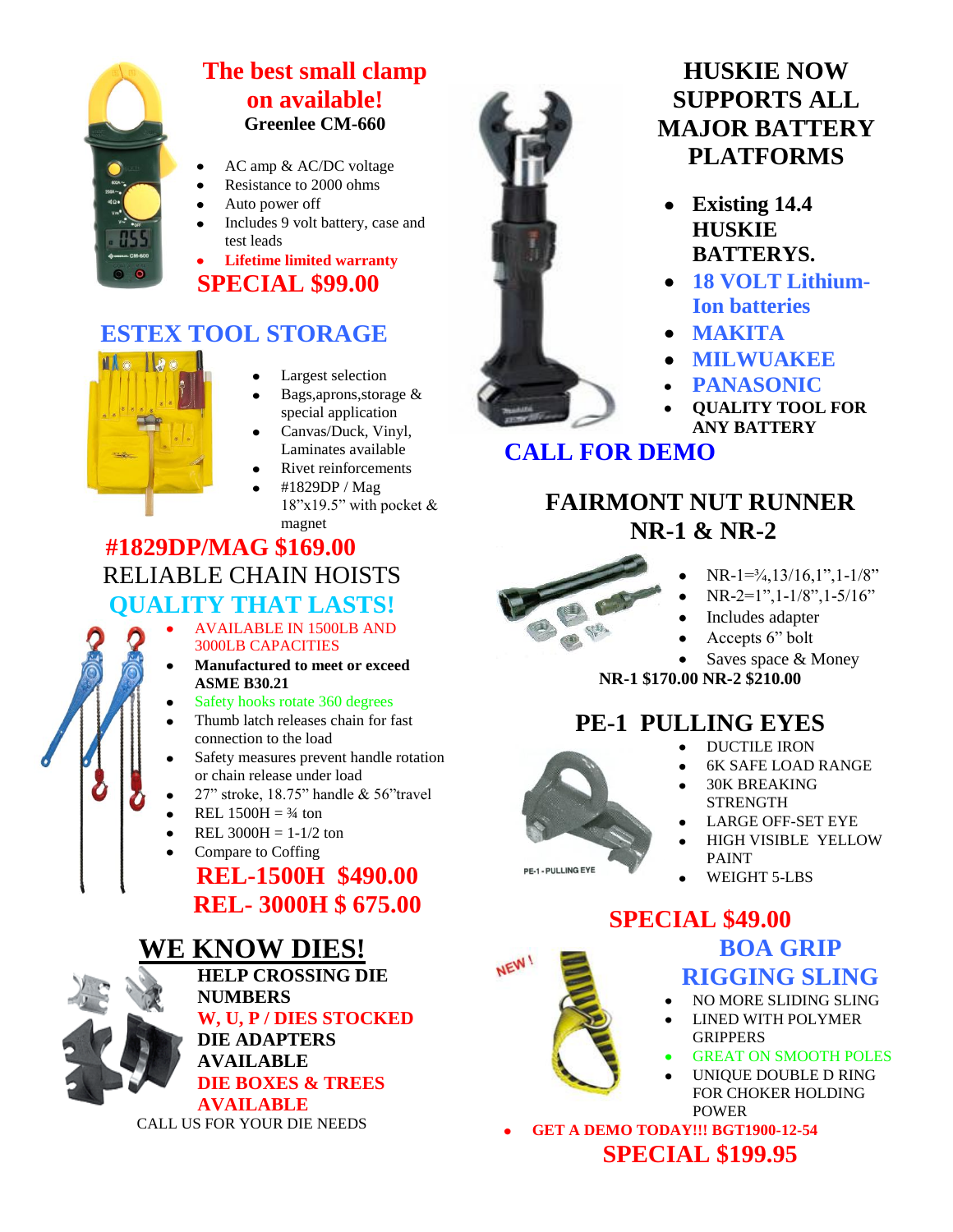### **CALL US FOR ANYTHING KLEIN**



## **Hastings Fiber Handle bolt cutter**

- Suitable for cutting hard materials
- For steel, bolts, rods, chain & chain links
- Maximum hardness Brinell 450 Rockwell C48
- Cam hinge bolts for jaw alignment
- Replaceable fiberglass handles
- Available in lengths from 18" to 36"

### **24" #924 SPECIAL PRICE**

**\$130.00** *Suggested price \$168.00* **CALL US FOR YOUR HASTINGS PRODUCTS!! WE ARE THE LARGEST HASTINGS DEALER IN COLORADO!!** 

## MAKITA VOTAGE RATTED IMPACT





### ONLY IMPACT TESTED FOR USE AROUND VOLTAGE HIGH TORQUE 590 FT LBS

- **3 SPEED 0-900 / 0-1800 / 0-2200**
- **7/16 QUICK CHANGE CHUCK.**
- TOOL HAS A TOP RING AND BELT CLIP.
- **18 VOLT LI-ION MAKITA BATTERYS**
- **SOLD AS TOOL ONLY XWT09XVZ**

# **SPECIAL PRICE \$525.00**

#### CHECK US OUT ON THE WEB

**WWW//QUEST-TOOLS.CO**

#### **KLEIN 151T LINEMAN WRENCH**



- Made in the USA
- Triple square design
- Bolt through socket
- Reversible ratchet mechanism
- Heavy duty
- 12' handle
- $\frac{3}{4}$ ", 1", 1-1/8"

#### **Special \$99.00**



**NEW STREAMLIGHT LIGHT BOX E-SPOT C4 LED TECHNOLIGY With RACK**

- Vehicle mount system
- LONGER run time
- LONGER LASTING rugged light
- Pivoting head
- With charging rack
- Part # 45855

#### **Special \$195.00**

UPGRADE YOURS FOR \$65.00 complete head and harness

## **Save money on cable cutters**



- **500 MCM slicer \$120.00**
- **1000 MCM slicer \$165.00**
- **750 MCM ratchet cutter \$275.00**